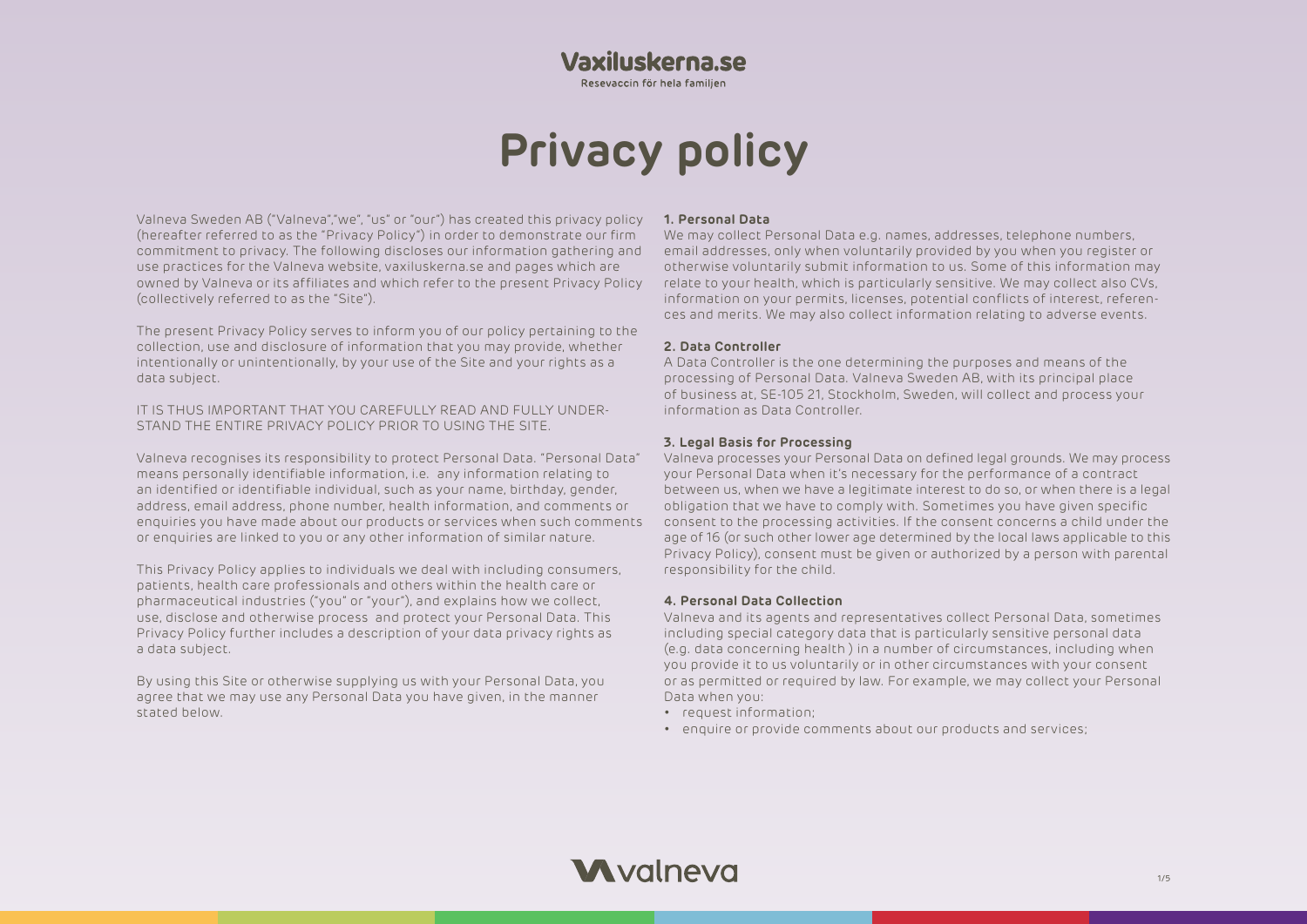**Vaxiluskerna.se** 

Resevaccin för hela familien

# **Privacy policy**

- participate in advisory boards;
- participate in online educational activities;
- fill out questionnaires or surveys;
- otherwise provide your Personal Data to us, including by telephone, mail, email, facsimile or through the Site.

The Personal Data we may collect includes:

- personal and business contact information, such as name, title, address, telephone number, gender, and email address or any other information of similar nature;
- information that our sales representatives may collect during their visits with physicians and other health care professionals with whom they deal, for instance title, qualifications, areas of practice or specialisation, their questions or comments about our products, and related information about health care professionals and their administrators relevant to maintaining and managing our relationship with such persons;
- information collected in connection with enquiries or comments made by individuals who contact our Medical Information representatives;
- names and other contact details of physicians participating in advisory boards and the opinions or comments expressed by those physicians during advisory board meetings;
- information from individuals visiting our premises such as their name and the name of the organisation for which they work or which they represent. We may also post video cameras in public-access areas on our premises; and
- other information with your consent or as permitted or required by law.

Calls to and from Valneva may be recorded and/or monitored for quality and training purposes. Recordings may also be used to help us develop and improve our products and services. Information may also be actively and passively collected by the Site. See "The Site" below for details.

You have the right to decline our request of your Personal Data, however we may not be able to provide you with the requested services should you chose to do so.

Please note that if you wish to subscribe and connect your personal social media account to our Site, e.g. if you would like to share information on your own social media account, certain Personal Data will be shared with us such as Personal Data linked to your profile or your friends profiles on the applicable social media account.

If you are sharing Personal Data of another individual, you guarantee that you have the authority to share that data and give us the permission to process the Personal Data provided in accordance with this Privacy Policy.

#### **5. Purposes**

Valneva collects Personal Data for a variety of purposes relating to the operation of our business and the delivery of services to you, including to:

- 1. provide our products and services and generally manage and administer our business including maintaining business records for reasonable periods and defending and bringing legal actions;
- 2. develop and improve our products;
- 3. provide you with health and product-related information;
- 4. reply to your requests, enquiries and comments;
- 5. receive and assess product enquiries, reports of adverse events, and product complaints;
- 6. assist in or co-ordinate product recalls;
- 7. establish and maintain our relationship with health care professionals and administrators and other individuals with whom we have contact in the course of our business;
- 8. provide assistance and advice to health care professionals and institutions with respect to our products;
- 9. test and analyse our products for efficacy and safety;
- 10.meet legal, regulatory, insurance, security, ethical and processing requirements such as adverse event and clinical reporting to relevant regulatory bodies;
- 11. monitor compliance with informed consent requirements when patients participate in clinical trials, and verify that clinical data collected by Valneva in the course of the clinical trial conforms to the source data available at the site of the clinical trial;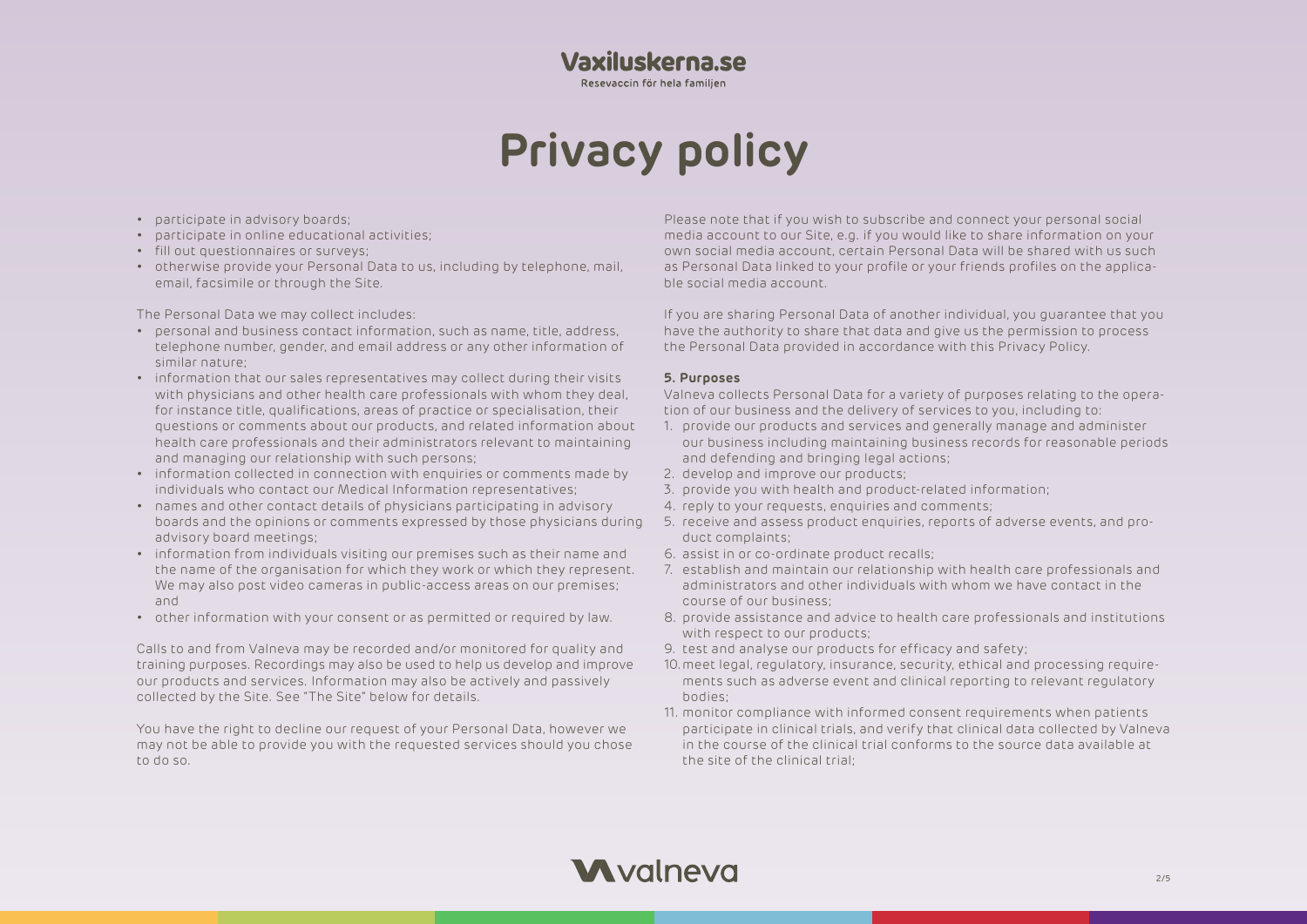Resevaccin för hela familien

## **Privacy policy**

- 12. use feedback provided to us in the course of advisory board meetings to develop the strategic positioning of our products;
- 13. manage, administer, collect and enforce accounts;
- 14.provide remuneration to individuals who have performed services for Valneva;
- 15. enable us to act responsibly in the event of a health or other crisis or emergency and to enhance workplace security;
- 16.evaluate résumés or other Personal Data submitted to us in connection with employment possibilities. For candidates who are not offered or do not accept a position, we may retain their information in the event that an appropriate position becomes available or that they re-apply to Valneva;
- 17. offer and administer promotions, surveys and websites including social media;
- 18.ensure the security and integrity of the Site and operations.

We may also use your Personal Data for other purposes with your consent or as permitted or required by law.

#### **6. Direct Marketing**

We will not use your personal data for marketing activities unless you have consented to receive marketing communications from us.

#### **7. Transfer of Personal Data and Use of Service Providers**

This Site is owned and operated by Valneva Sweden AB, but the information you provide may be accessible or transferred to our affiliates, vendors or suppliers in other countries, including countries outside the European Economic Area ("EEA"). We may further transfer Personal Data to outside agents or service providers (including affiliates acting in this capacity) that perform services on our behalf and according to our instructions, for example: certain payroll and benefits administration functions; receipt and administration of certain adverse event or product quality complaints; certain credit card, billing, mailing, marketing, information technology and/or data hosting or processing services, or similar services, or otherwise to collect, use, disclose, store or process Personal Data on our behalf for the purposes described in this Privacy Policy.

Such third party service providers are restricted from using the Personal Data for any other purpose other than to provide services for Valneva. Valneva is responsible for any processing by such third parties, and will ensure that such service providers have entered into written agreements allowing Valneva to comply with our obligations under this Privacy Policy and applicable laws and regulations. Your Personal Data will not be disclosed to any other third parties unless you have explicitly given your consent to such disclosure or if it is required by laws or regulations. Some of these service providers may be located outside of the EEA. While outside of the EEA, your Personal Data will be subject to applicable foreign legal requirements, which may include lawful requirements to disclose Personal Data to government authorities in certain circumstances. In case of such transfer, Valneva will take reasonable efforts and security measures in an effort to keep your Personal Data secure, and Valneva is responsible to ensure that the transfer takes place in accordance with this Privacy Policy and applicable laws and regulations. We may also use, disclose and transfer your Personal Data in connection with a possible reorganization, merger, acquisition, assignment, transfer or other disposition of all or parts of our business, assets or shares. If you have any questions about the methods we use to safeguard any Personal Data transferred outside the EEA please feel free to contact us using the contact details under Section 15 below.

#### **8. Disclosures**

Valneva may disclose your Personal Data (including Sensitive Personal Data) in the following circumstances:

We may disclose Personal Data when required in order to meet legal, regulatory, industry self-regulatory, insurance, audit, security or ethical requirements, including obligations to health and drug regulatory and self-regulatory bodies, physicians, hospitals, or other health care facilities.

Your Personal Data may be used by Valneva and disclosed to parties connected with the contemplated or actual financing, insuring, sale, assignment or other disposal of all or part of Valneva's business or assets, including for the purpose of permitting such parties to determine whether to proceed or continue with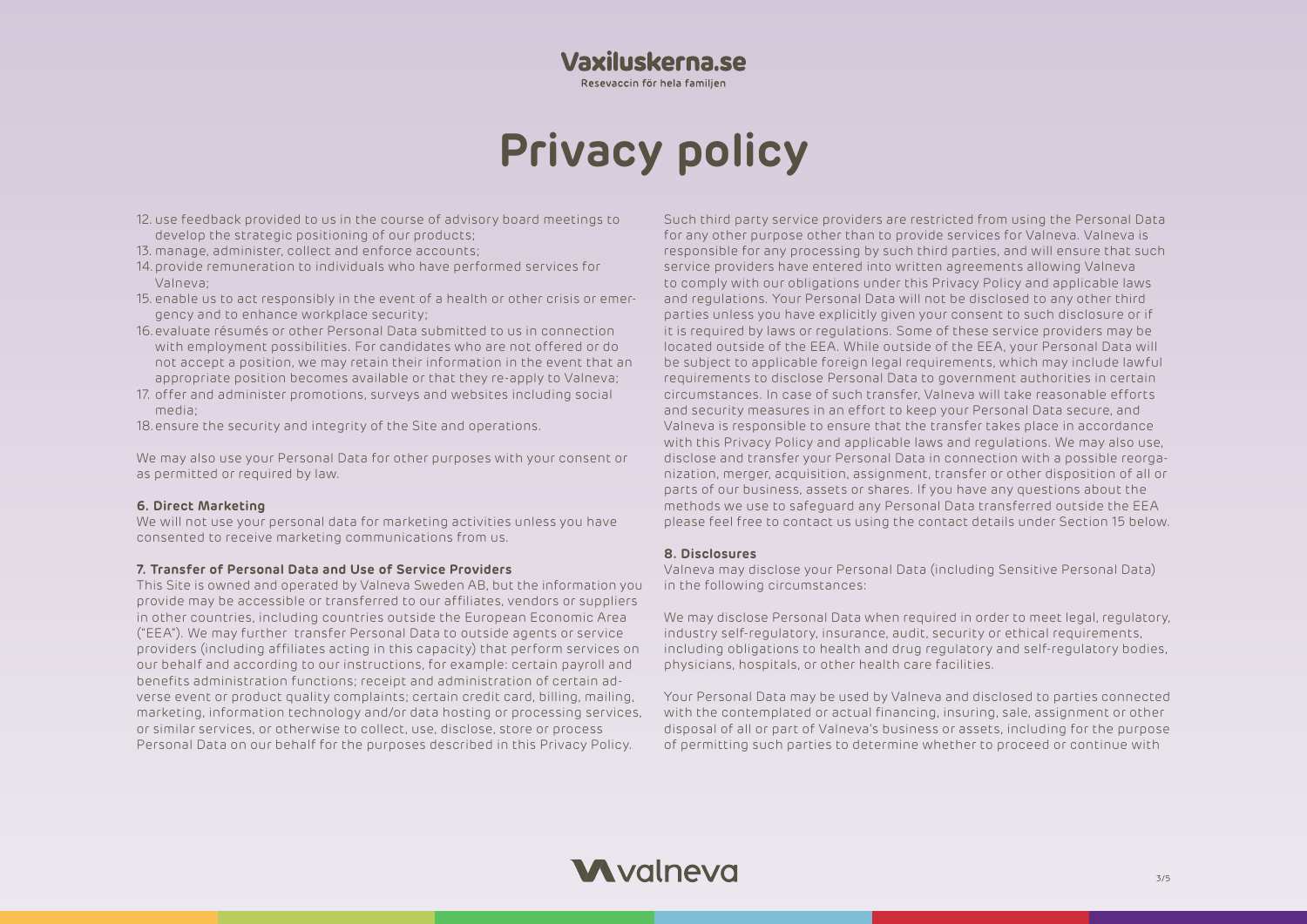Resevaccin för hela familien

# **Privacy policy**

such transaction or business relationship and to fulfil reporting or audit requirements. Assignees or successors of Valneva or our business or assets may use and disclose your Personal Data for similar purposes as those described in this Privacy Policy.

We also may disclose your Personal Data to third parties, located in the EEA and/or any other country, where required or permitted by applicable laws, court orders, or government regulations (including as required by national and foreign laws applicable to Valneva or our agents and service providers).

#### **9. Security**

We take reasonable steps to protect your Personal Data using physical (locked filing cabinets and restricted access to offices), electronic (especially firewalls) or procedural security measures appropriate to the sensitivity of the information. Valneva will take appropriate steps to ensure that Personal Data about you is protected from loss or theft, as well as unauthorised access, disclosure, copying, use or modification.

Although we have enacted security measures, we cannot guarantee the security of any information that you submit via email or over the Internet. To the extent permitted under applicable law, we make no warranty, express or implied, concerning the security or integrity of any Personal Data. Submission of Personal Data using such networks is done at your own risk, since no Internet transmission is ever 100% secure or error-free (in particular, emails sent to or from the Site may not be secure). You should take special care in deciding what information you send to us via email or posting on the Site. Moreover, where you use passwords, ID numbers or other special access features on the Site, it is your responsibility to safeguard them.

#### **10. Links to other Websites**

The Site may contain links or references to other websites to which this Privacy Policy does not apply. Valneva is not responsible for the data collection and use practices of companies or organisations to which the Site may provide links. We encourage you to read the privacy statement/policy of every website you visit.

Valneva makes no representations whatsoever about any other website which you may access through this Site. In addition, a link to a website does not mean that Valneva endorses or accepts any responsibility for the content, or the use, of such website

#### **11. The Site**

The Site may collect information from visitors both by asking you specific questions and by permitting you to communicate directly with us via email and/or feedback forms. Some of the information that you submit on the Site may be Personal Data. A site may further use "cookies" and Internet Protocol ("IP") addresses. A cookie is a bit of information that a website sends to your web browser that helps the site remember information about you and your preferences and an IP address is a number assigned to your computer by your Internet service provider. The IP address can be used to diagnose problems with a server, report aggregate information, determine the fastest route for your computer to use in connecting to a site, and administer and improve the site.

#### 11.1 Use of Cookies

Nearly all websites use cookie technology. This technology is downloaded by your Internet browser the first time you visit a website. The next time you access this website from the same device, the cookie and the information stored in it are either sent back to the site that generated the cookie or to a different website to which it belongs. This enables the website to recognize whether you have already accessed the site through this browser and, in many cases, it may then vary the content displayed. Some cookies improve the user experience when you return to a site you have already visited. As long as you use the same device and the same browser, cookies will remember your preferences for the site and make the content displayed more relevant to your personal interests and needs.

#### 11.2 Cookies on Valneva's Site

Permanent cookies are used on Valneva's Site. Therefore, when browsing the site, you tacitly agree that Valneva installs cookies on your browser. Nevertheless, if you do not want cookies to be installed on your browser, please refer to Section 11.4 below.